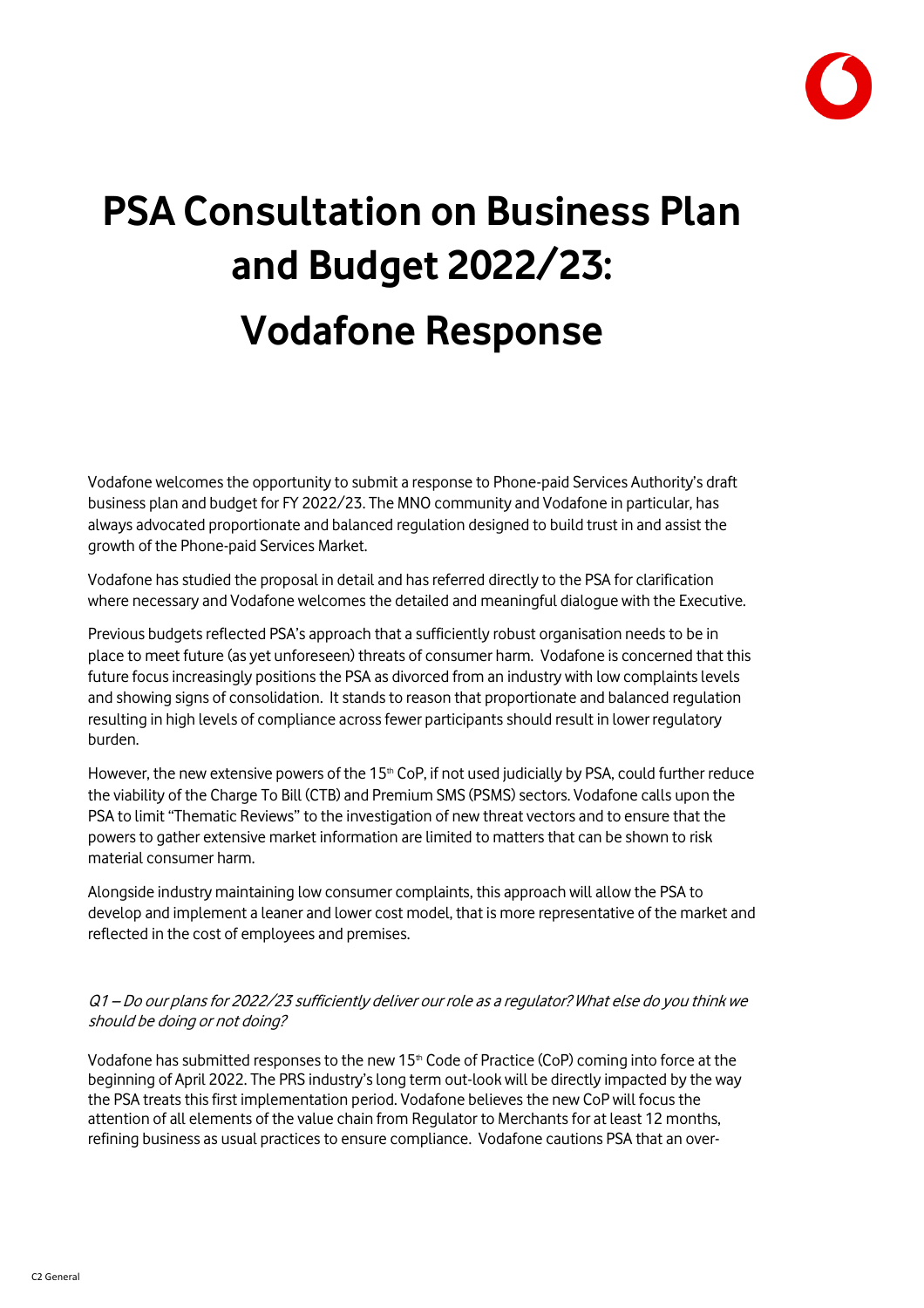

zealous application of the 15<sup>th</sup> CoP "hair trigger" adjudication opportunities during this period will have a detrimental commercial impact on the sector.

The PRS market is, as declared by the PSA, seeing an all-time low level of complaints based on a change of regulation in Nov 2019 and the massive reduction in the promotion of independent services on the internet. It is noted that customers can still access PSMS and CTB services directly from Media company interaction, directly from MNO own services or via the large brand App Stores.

This means that in the next year the PSA can focus on a limited number of areas that currently cause consumer harm. Vodafone identifies these as:

- 1. ICCS services that are inserting a charged for service between a business and their customers where there is already a free or low-cost access available to customers. There is no value to these services and Vodafone continues to urge PSA to remove all of these services that do little more than prey on the uninformed and the vulnerable from the market.
- 2. Legacy PRS customer service models that create a low level of consumer queries and complaints.
- 3. Technical malfunctions that can be investigated based on Code 15 compliance.
- 4. Clearing longer term investigations.
- 5. Horizon scanning and maintaining market activity surveillance to identify new areas of potential consumer harm.
- 6. Creating Thematic Reviews in order to understand these new threat vectors and the clearly identified risks posed.

#### Q2 – Do you have any comments on the proposed budget for 2022/23? If you recommend any changes, please clearly identify which areas of activity you expect this to impact upon.

Vodafone understands that the model of anchoring the budget comparison to the 2015/16 year is pragmatic in terms of explaining past performance however we do not agree with the illustrative table in 1.3 of the consultation which seeks to show an effective reduction in the PSA's cost base.

The first column of the table sets out the cash spent by the PSA per annum. The second column converts the historic spend into 'todays money'. As an approach showing the reduction in costs is highly reliant on the movement matching RPI.

Vodafone's interpretation of the table is that, particularly in the last three years, PSA's budget has been steady (£4,042, £4,087 and £4,063). If PSA costs had been increasing with RPI inflation during this period, then Vodafone would agree with the narrative that in real terms PSA had successfully reduced its costs and as a result is operating more efficiently. However, Vodafone does not share this interpretation for two reasons: i) RPI has fluctuated between 0.2% and 6% during the period (PSA has used the latest available and highest RPI rate in its table) and ii) PSA costs are predominantly staff costs and therefore the lower CPI rate would be a more accurate reflection of its costs. It is Vodafone's view that the PSA has controlled its costs but not that costs have materially reduced.

Vodafone believes that more needs to be done to reduce the PSA cost base. Industry revenue is flat over seven years, in decline over the last three and there is a marked decline in registration numbers forecast – 151 in FY22/23 vs 209 in FY 21/22. This suggests a market consolidating around fewer participants and it is shifting to big brand App stores. In the context of record low and sustained